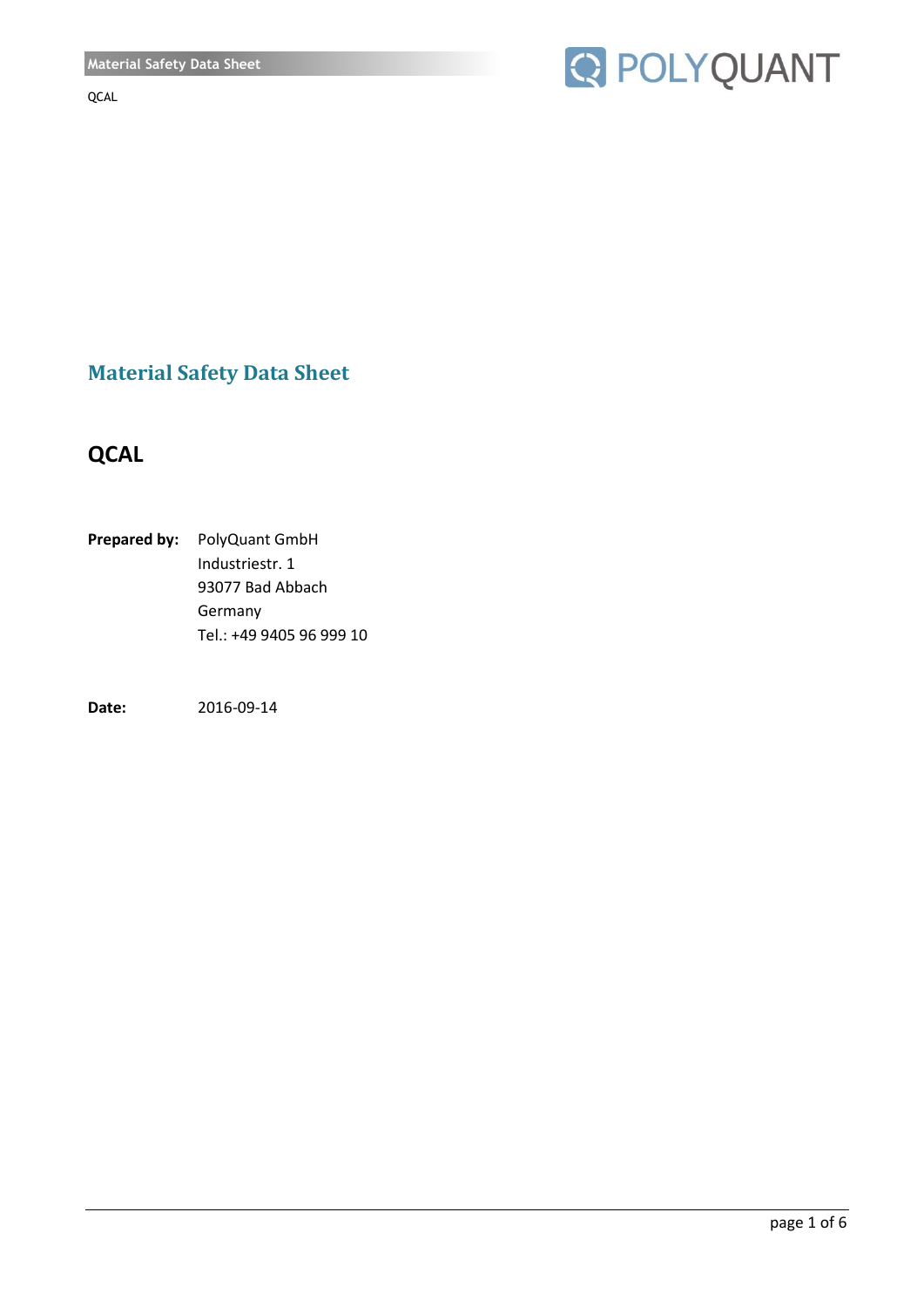## **1. PRODUCT INFORMATION**

| 1.1 Product name      | QCAL, full protein; QCAL peptide mix                                                |             |                                                                  |                                   |
|-----------------------|-------------------------------------------------------------------------------------|-------------|------------------------------------------------------------------|-----------------------------------|
| <b>Product number</b> | PQ-CS-5370, PQ-CS-5371                                                              |             |                                                                  |                                   |
| 1.2 Usage             | laboratory chemicals, manufacture of substances                                     |             |                                                                  |                                   |
| 1.3 Manufacturer      | PolyQuant GmbH<br><b>Supplier</b><br>Industriestr. 1<br>93077 Bad Abbach<br>Germany |             | PolyQuant GmbH<br>Industriestr. 1<br>93077 Bad Abbach<br>Germany |                                   |
| 1.4 Emergency Tel.    | PolyQuant GmbH<br>Poisons Information Centre Munich                                 | Mo-Fr: 9-17 |                                                                  | +49 9405 96 999 10<br>+4989 19240 |

# **2. HAZARDS IDENTIFICATION**

## **2.1 Classification of substance**

|                   | Not a hazardous substance according to Regulation (EC) No. 1272/2008.<br>This substance is not classified as dangerous according to Directive 67/548/EEC. |
|-------------------|-----------------------------------------------------------------------------------------------------------------------------------------------------------|
| 2.2 Labeling      | The product does not need to be labelled in accordance with EC directives or<br>respective national laws.                                                 |
| 2.3 Other hazards | none                                                                                                                                                      |

## **3. COMPOSITION/INFORMATION ON INGREDIENTS**

**3.1 Substance** recombinant synthetic protein, QCAL approx. 100% (w/w)

## **4. FIRST AID MEASURES**

#### **4.1 Description of first aid measures**

- Inhalation Remove from source of exposure. If not breathing, give artificial respiration.
- Skin contact Wash off with soap and flush with copious amounts of water.
- Eye contact Check for contact lenses and remove if present. Flush eyes with water.
- Ingestion Never give anything by mouth to an unconscious person. Rinse mouth with water. If signs of toxicity occur, seek medical attention.

**Q POLYQUANT**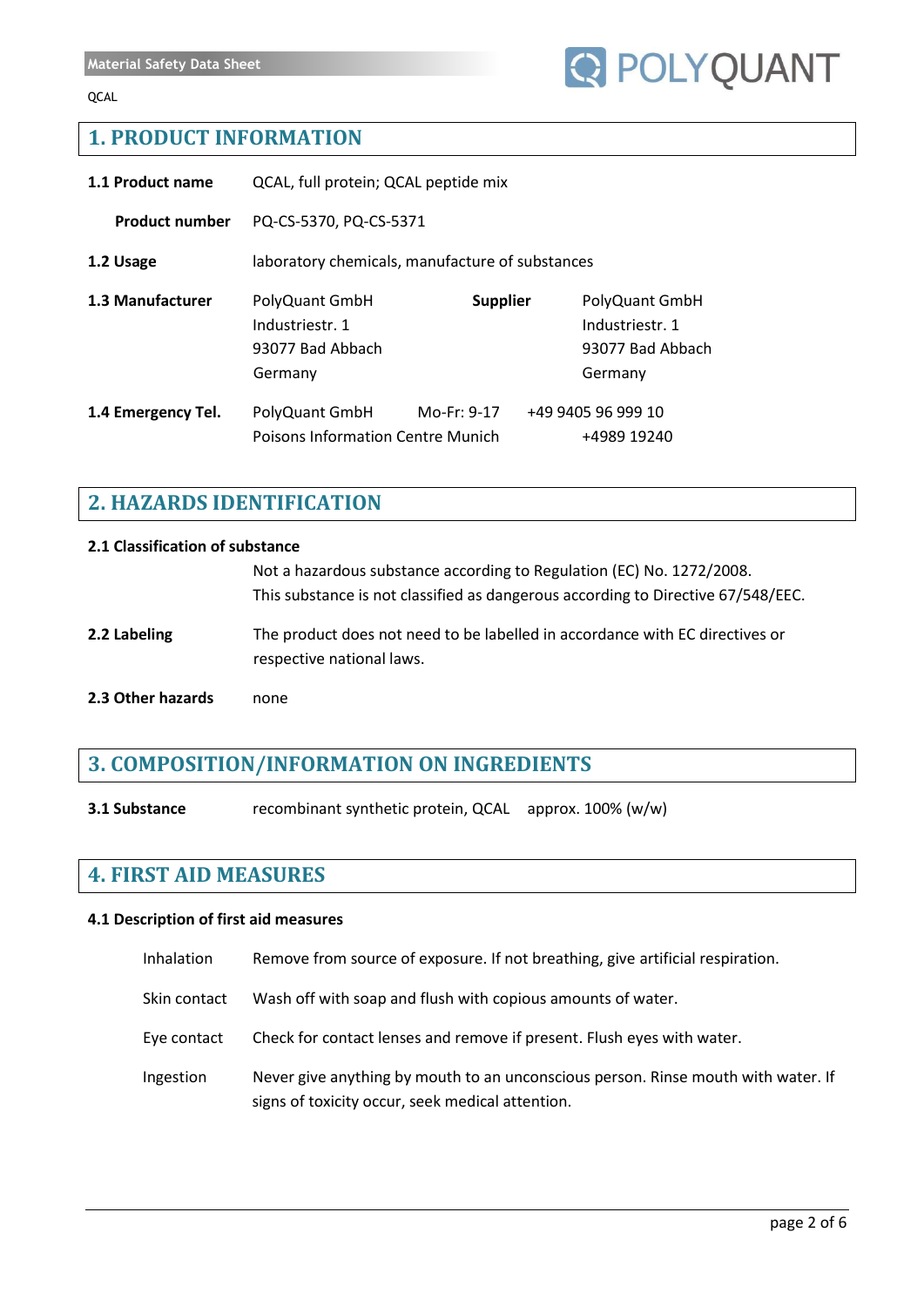

## **4.2 Most important symptoms and effects, both acute and delayed**

None known

## **4.3 Indication of any immediate medical attention and special treatment needed**

No data available

# **5. FIREFIGHTING MEASURES**

## **5.1 Extinguishing Media**

Water spray, carbon dioxide, dry chemical foam.

#### **5.2 Unusual fire and explosion hazards**

As with any organic material, this product may produce toxic carbon monoxide and dioxide fumes if heated to decomposition and airborne dust may present an explosion hazard.

#### **5.3 Advice for firefighters**

No special provisions required beyond normal firefighting equipment such as flame and chemical resistant clothing and self-contained breathing apparatus.

#### **5.4 Further information**

no data available

## **6. ACCIDENTAL RELEASE MEASURES**

## **6.1 Personal precautions, protective equipment and emergency procedures**

Wear appropriate protective clothing and gloves. Avoid dust formation. Avoid breathing vapors, mist or gas.

#### **6.2 Environmental precautions**

Do not let product enter drains.

## **6.3 Methods and materials for containment and cleaning up**

Sweep up and shovel. Keep in suitable, closed containers for disposal.

## **6.4 Reference to other sections**

Dispose of material in accordance with all applicable Federal, State and local regulations. Refer to Section 13

# **7. HANDLING AND STORAGE**

## **7.1 Precautions for safe handling**

Provide appropriate exhaust ventilation at places where dust is formed.

## **7.2 Conditions for safe storage, including any incompatibilities**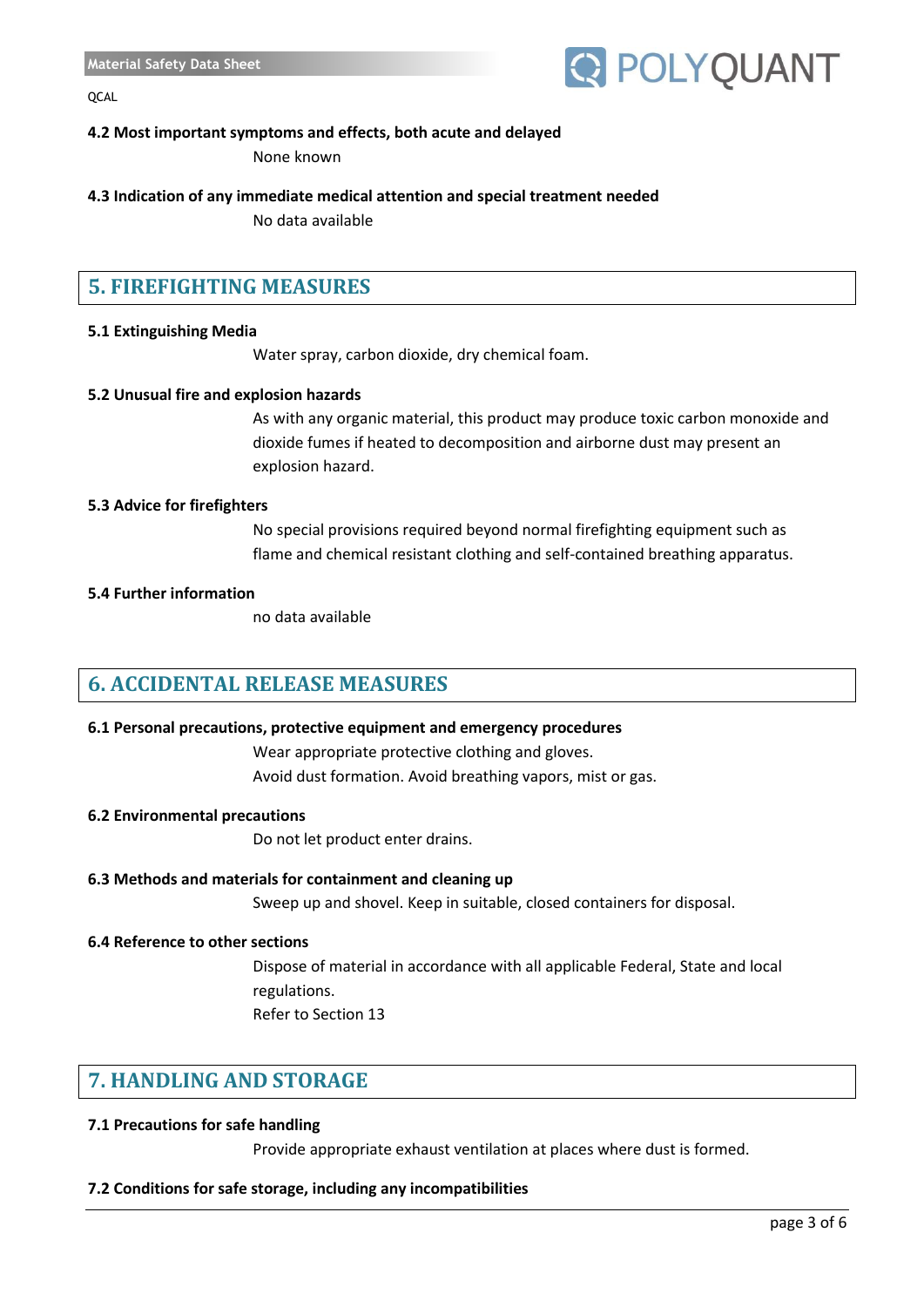

Protect from moisture exposure. Recommended storage temperature: -20°C

**7.3 Specific end uses** no data available

## **8. EXPOSURE CONTROLS & PERSONAL PROTECTION**

#### **8.1 Control parameters**

Components with workplace control parameters

#### **8.2 Exposure controls**

```
Eye/face protection
```
Either safety glasses or goggles should be worn.

#### Skin protection

Handle with gloves to prevent skin contact. Wash and dry hands.

#### Body Protection

Sensitive individuals should wear dust masks/respirators, protective gloves, eye protection, lab coat, apron or other protective clothing to minimize contact.

#### Respiratory protection

Respiratory protection is not required.

# **9. PHYSICAL AND CHEMICAL PROPERTIES**

| Appearance/Physical State                    | white to tan powder |
|----------------------------------------------|---------------------|
| Odour                                        | N/A                 |
| <b>Odour Threshold</b>                       | N/A                 |
| рH                                           | N/A                 |
| Melting point/Freezing point                 | N/A                 |
| Initial Boiling Point/Boiling Point Range    | N/A                 |
| <b>Evaporation Rate</b>                      | N/A                 |
| Flammability (solid, gas)                    | N/A                 |
| Upper/Lower Flammability or Explosive Limits | N/A                 |
| Vapour Pressure                              | N/A                 |
| Vapour Density (Air =1)                      | N/A                 |
| <b>Evaporation Rate</b>                      | N/A                 |
| <b>Specific Gravity</b>                      | N/A                 |
| Solubility                                   | N/A                 |
| Partition coefficient: n - octanol/water     | N/A                 |
| Auto - ignition temperature                  | N/A                 |
| Decomposition temperature                    | N/A                 |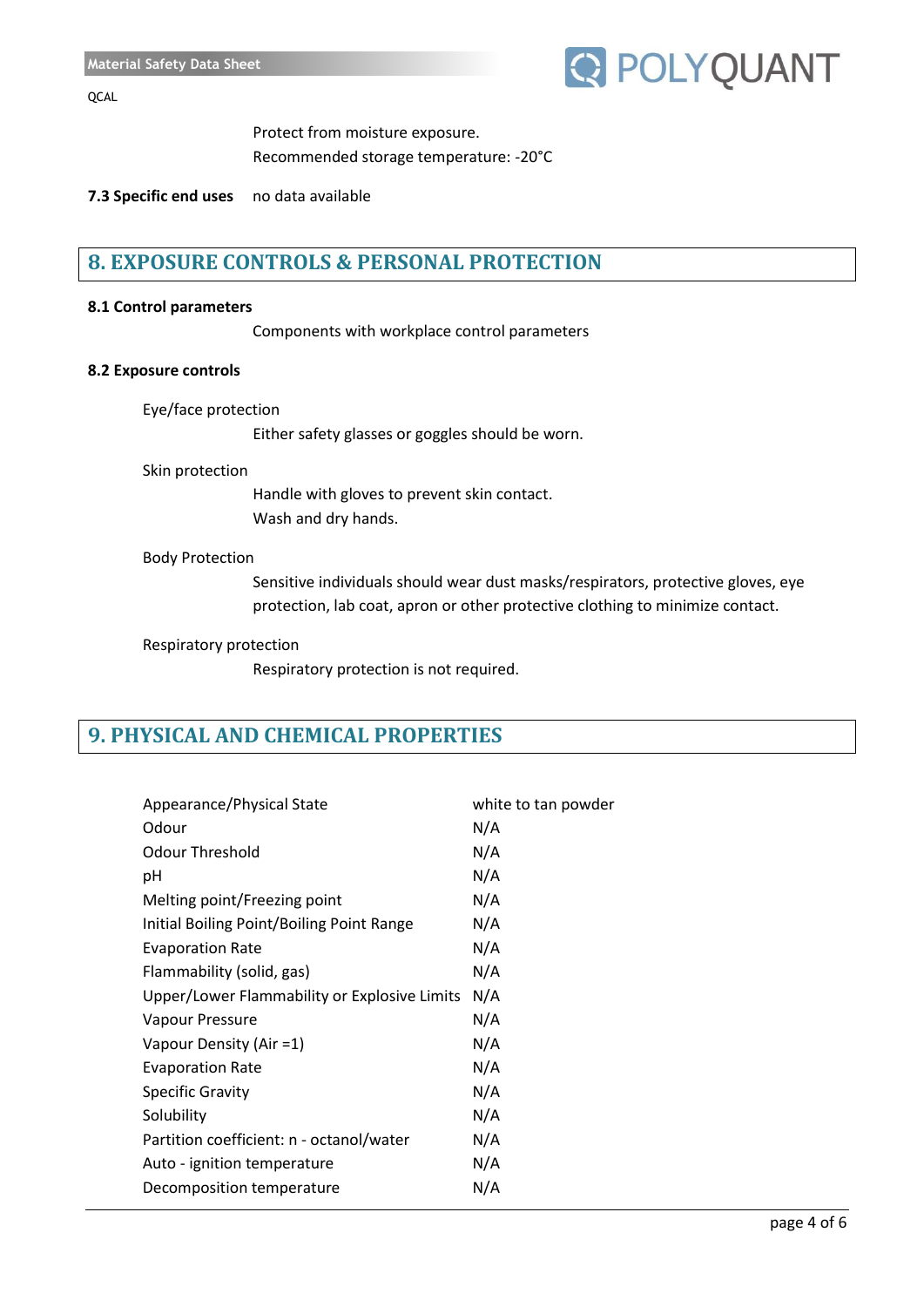# **Q POLYQUANT**

# **10. STABILITY AND REACTIVITY**

| 10.1 Reactivity                         | no data available                                                                                                                                                                               |
|-----------------------------------------|-------------------------------------------------------------------------------------------------------------------------------------------------------------------------------------------------|
| <b>10.2 Chemical stability</b>          | no data available                                                                                                                                                                               |
| 10.3 Possibility of hazardous reactions | no data available                                                                                                                                                                               |
| <b>10.4 Conditions to avoid</b>         | High temperature; ionizing radiation                                                                                                                                                            |
| 10.5 Incompatible materials             | Strong oxidizing agents                                                                                                                                                                         |
| 10.6 Hazardous decomposition products   | Product may produce toxic carbon monoxide and<br>dioxide fumes if heated to decomposition and<br>airborne dust may present an explosion hazard.<br>Hazardous Polymerization is not anticipated. |

# **11. TOXICOLOGICAL INFORMATION**

## **11.1 Information on toxicological effects**

| Acute toxicity                 |                                   |  | no data available                                                                                                                                                      |
|--------------------------------|-----------------------------------|--|------------------------------------------------------------------------------------------------------------------------------------------------------------------------|
| Dermal corrosion/irritation    |                                   |  | no data available                                                                                                                                                      |
|                                | Serious eye damage/eye irritation |  | no data available                                                                                                                                                      |
|                                | Respiratory or skin sensitization |  | no data available                                                                                                                                                      |
| Germ cell mutagenicity         |                                   |  | no data available                                                                                                                                                      |
| Carcinogenicity                |                                   |  | IARC: No component of this product present at levels<br>greater than or equal to 0.1% is identified as<br>probable, possible or confirmed human carcinogen<br>by IARC. |
| Reproductive toxicity          |                                   |  | no data available                                                                                                                                                      |
| Specific target organ toxicity |                                   |  | no data available                                                                                                                                                      |
| Aspiration hazard              |                                   |  | no data available                                                                                                                                                      |
| Potential health effects       |                                   |  |                                                                                                                                                                        |
|                                | Inhalation                        |  | May be harmful if inhaled. May cause respiratory tract irritation.                                                                                                     |
|                                | Ingestion                         |  | May be harmful if swallowed.                                                                                                                                           |
|                                | Skin                              |  | May be harmful if absorbed through skin. May cause skin irritation.                                                                                                    |
|                                | Eyes                              |  | May cause eye irritation.                                                                                                                                              |
|                                |                                   |  |                                                                                                                                                                        |

# **12. ECOLOGICAL INFORMATION**

| 12.1 Toxicity                           | not determined    |
|-----------------------------------------|-------------------|
| 12.2 Persistence and degradability      | not determined    |
| 12.3 Bioaccumulative potential          | not determined    |
| 12.4 Mobility in soil                   | not determined    |
| 12.5 Results of PBT and vPvB assessment | no data available |